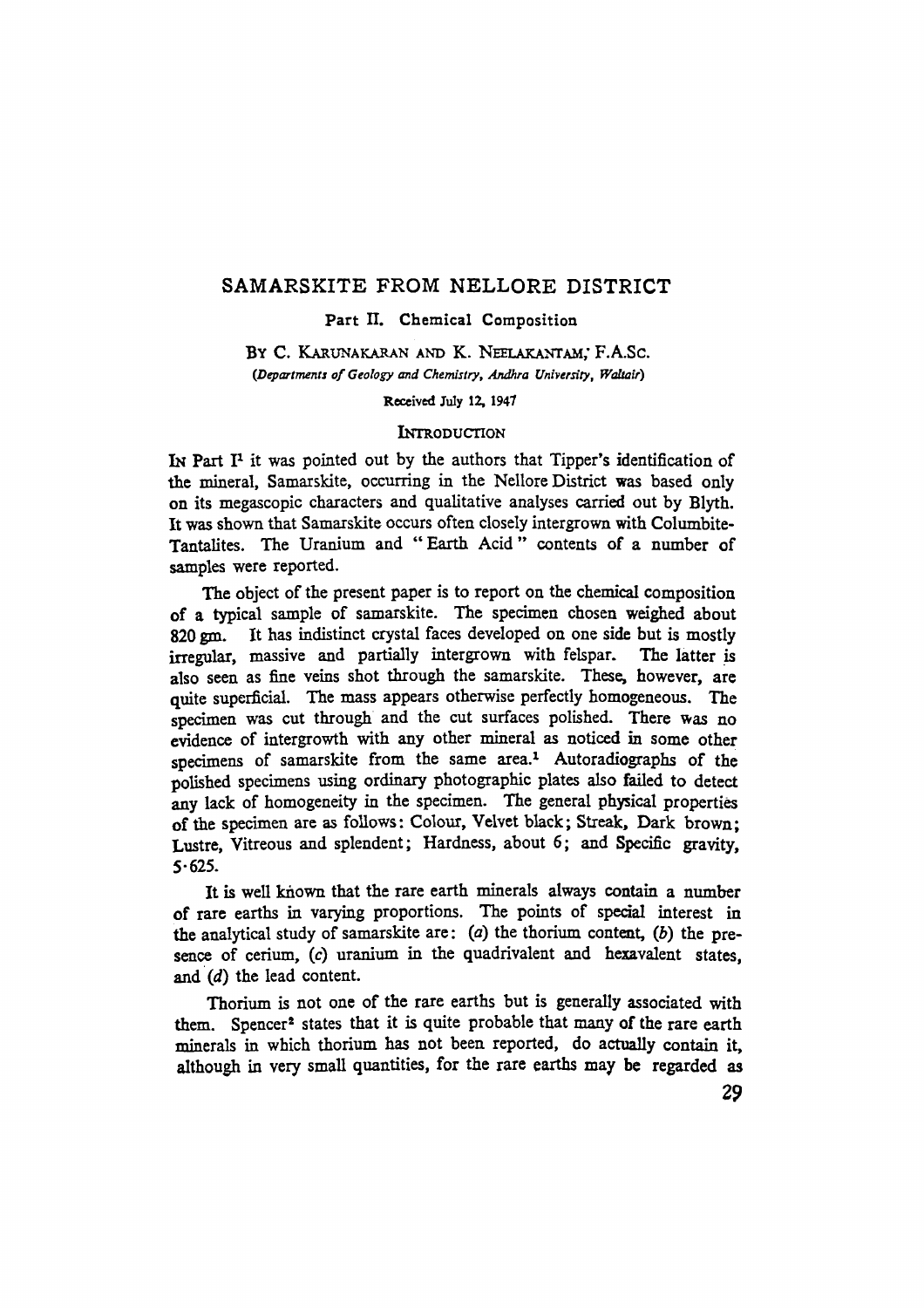the ultimate disintegration products of thorium. The thorium content is also of interest in the calculation of the age of the mineral.<sup>3</sup> J. L. Smith,<sup>4</sup> and Allen,<sup>5</sup> do not report any thoria in their samples of samarskite from North **Carolina, but others report amounts varying from**  $1.73$  **to**  $6\%$  **as shown in the hable below (Spencer, loc.** *cit.).* 

| Authors               | Source of<br>Samarskite | $ThO2$ % |
|-----------------------|-------------------------|----------|
| Finkener and Stephans | Minsk                   | 6.0      |
| Hill ebrand           | Colorado                | $3 - 64$ |
| Chroustschoff         | Urals                   | $1 - 73$ |

**Smith (loc. cit.)** did not find any cerium in N. Carolina samarskite while Allen *(loc. cit.)* reported a minute quantity, and Wells<sup>6</sup> found  $0.2\%$ cerous oxide in a sample presumably of American origin.

Uranium occurs both in the quadrivalent and hexavalent states in **samarskite and these can be separated as the insoluble green uranous and**  the soluble uranyl fluorides, using hydrofluoric acid (J. L. Smith's method). **but ir is doubfful, as pointed out by WeUs** *(loo. cit.)* **ir the results obtained represent the composition of the mineral exactly. The actual content of**  uranium is of interest in the calculation of the age of the mineral as well as **the radium content (cf. Part I).** 

**The lead content enters into the calculation of the age, of the mineral**  but its accurate determination is considerably difficult. The possible presence of lead of non-radioactive origin in the mineral itself as well as lead **in the reagents used, vitiates the results. Further, unless the specimen is fresh and unaltered, the figure is of no value.** 

# **CHEMICAL ANALYSIS**

Chemical analysis was carried out on the same general lines as in the **J. L. Smith method** *(loc. cit.)* **involving the decomposition of the mineral**  with hydrofluoric acid. The insoluble portion contains mainly the rare **eaxths and quadrivalent uranium while the soluble portion contains the "Earth Acids ", hexavalent uranium, iron and mangancse. Minor constituents such as tin, tungsten and titanium go exclusively with the "Earth**  Acids " while lead, calcium and magnesium are found mostly in the insoluble **portion. This separation into two groups is not clean cut as can be seen from the data given by WeUs** *(loc. cit.).* 

Actual analysis was carried out according to Girotto's<sup>7</sup> procedure modified suitably as follows :- (a) thorium was separated and estimated by the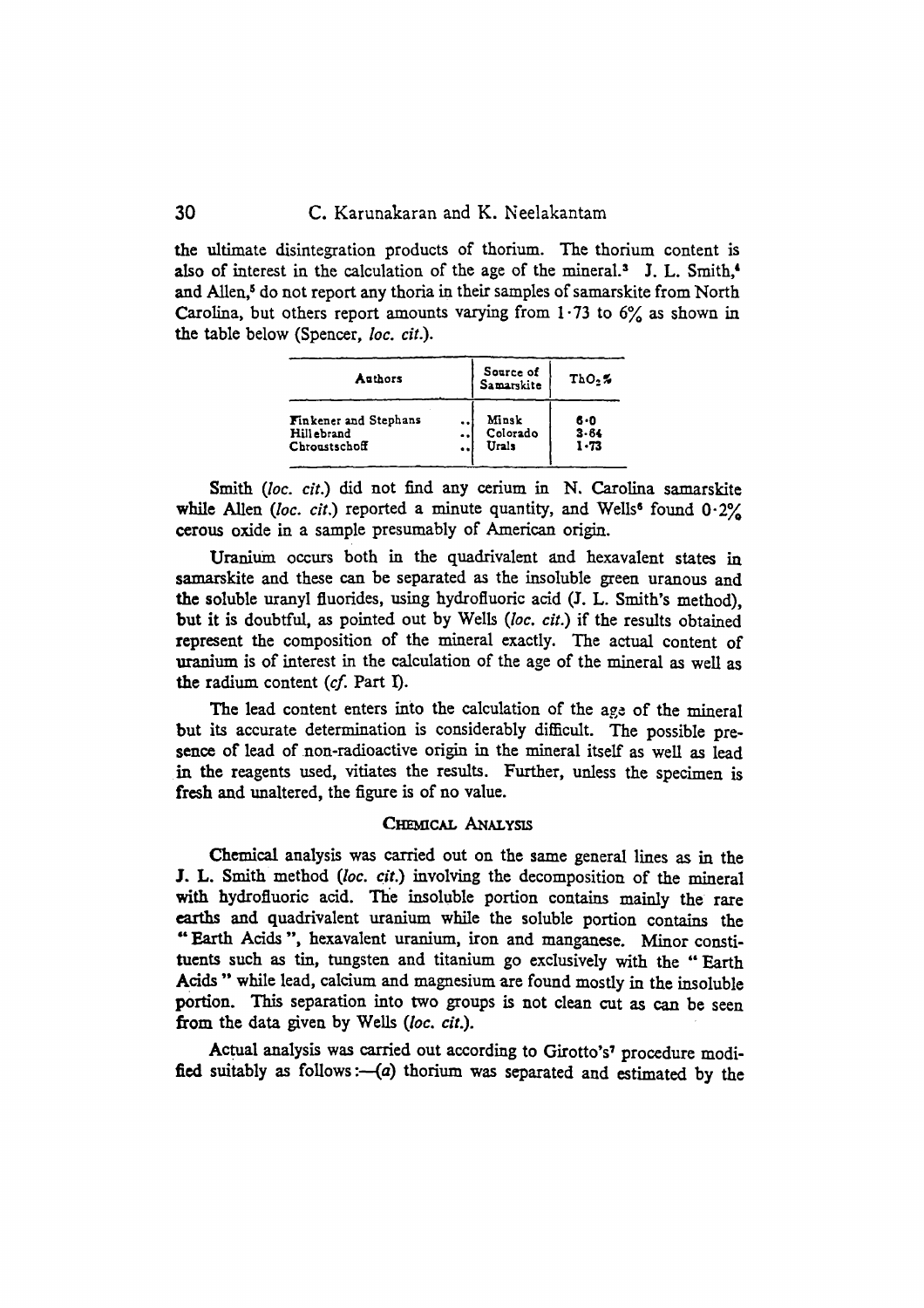hexamine method,<sup>8</sup> (b) cerium isolated by the iodate method and estimated by ignition to ceria by way of the oxalate,<sup>8</sup> (c) the cerium and vitrium group of earths were separated by the double sulphate method using potassium sulphate and independently estimated by conversion to oxalates and ignition to the oxides,<sup>8</sup> and (d) the major portion of the "Earth Acids" was precipitated directly by dilution and boiling while the rest was recovered from the filtrate by the tannin method from alkaline tartrate solution after removal of iron as sulphide.<sup>8</sup>

# **RESULTS**

All the major constituents of the specimen were determined. The results obtained are reported in Column I in the following table:--For comparison results obtained by Smith, Miss Swallow and Allen are also reported in Columns II, III and IV respectively (cf., Smith, loc. cit.).

|                                                                                                       |                                                                                                                                                                                                                     |                                                                                                                                                                                     | $\mathbf{r}$                                                                                                                                                    | II                                                                                                                           | III                                                                                                                          | IV                                                                                                                                |
|-------------------------------------------------------------------------------------------------------|---------------------------------------------------------------------------------------------------------------------------------------------------------------------------------------------------------------------|-------------------------------------------------------------------------------------------------------------------------------------------------------------------------------------|-----------------------------------------------------------------------------------------------------------------------------------------------------------------|------------------------------------------------------------------------------------------------------------------------------|------------------------------------------------------------------------------------------------------------------------------|-----------------------------------------------------------------------------------------------------------------------------------|
| 2<br>$\mathbf{3}$<br>5<br>6<br>7<br>8<br>$\mathbf{Q}$<br>10<br>11<br>12<br>13<br>14<br>15<br>16<br>17 | Earth acids<br>Thona<br>$\bullet$<br>Cerium Earths:<br>(a) Ceria<br>(b) Lanthanum Earths<br>Yttria Earths<br>UO,<br>$\mathbf{U}\mathbf{O}_{\mathbf{S}}$<br>FeO<br>PbO<br>CaO<br>Loss on ignition<br>MnO<br>$M_{R}O$ | <br>$\cdot$ $\cdot$<br><br>$\bullet$<br>$\bullet$<br>$\ddot{\phantom{0}}$<br>$\bullet \bullet$<br><br>$\bullet$<br>٠.<br>$\bullet$<br>$\bullet$ $\bullet$<br><br>$\bullet\,\bullet$ | 57.4<br>$1 - 98$<br>$(1-2)$<br>$0 - 4$<br>$0 - 8 +$<br>$16 - 9^*$<br>8.4<br>Nil<br>$9 - 1$<br>$2 - 251$<br>$1 - 1$<br>$0 - 87$<br>$\bullet\bullet$<br>$\bullet$ | $55 - 13$<br>$\bullet$<br>4.24<br><br>14.49<br>$10 - 96$<br>$11 - 74$<br>$\bullet$<br>$\bullet$<br>0.72<br>$1 - 53$<br>Trace | 54.96<br><br>$5 - 17$<br>$\bullet$ .<br><br>12.84<br>$9 - 91$<br>14.02<br>$\bullet\bullet$<br><br>$0 - 52$<br>$1 - 09$<br>٠. | 55.8<br><br>$4 - 25$<br>$\bullet \bullet$<br>$\bullet$<br>$14 - 45$<br>12.46<br>10-90<br><br>$0 - 55$<br>$1 - 12$<br>$0 - 75$<br> |
|                                                                                                       | WO <sub>3</sub><br>SnO <sub>2</sub><br>2rO <sub>2</sub><br>TiO <sub>2</sub><br>Insoluble residue from " Cerium<br>oxides"<br>Total                                                                                  | <br>$\bullet$<br>$\bullet\bullet$<br><br>$\bullet \bullet$                                                                                                                          | <br>$\bullet$<br><br>$\bullet \bullet$<br>$\bullet\bullet$<br>$99 - 20$                                                                                         | $0 - 31$<br>$\bullet\bullet$<br><br>$\bullet \bullet$<br>$99 - 12$                                                           | $10 - 16$<br>$\bullet$ $\bullet$<br>$\ddot{i}$ 25<br>99.72                                                                   | 0.08<br><br>$\bullet \bullet$<br>$\bullet$<br>$100 - 36$                                                                          |

\* Uncorrected for peroxidic oxygen.

† This value is unreliable as lead-free reagents could not be secured.

Several attempts to precipitate hexavalent uranium, if any, from the H. F.-soluble portion by the usual procedure failed to yield the yellow ammonium diuranate and hence it must be presumed that either hexavalent uranium is absent or is present in minute quantity. Other points of interest are the presence of  $1.98\%$  thoria and  $0.4\%$  ceria.